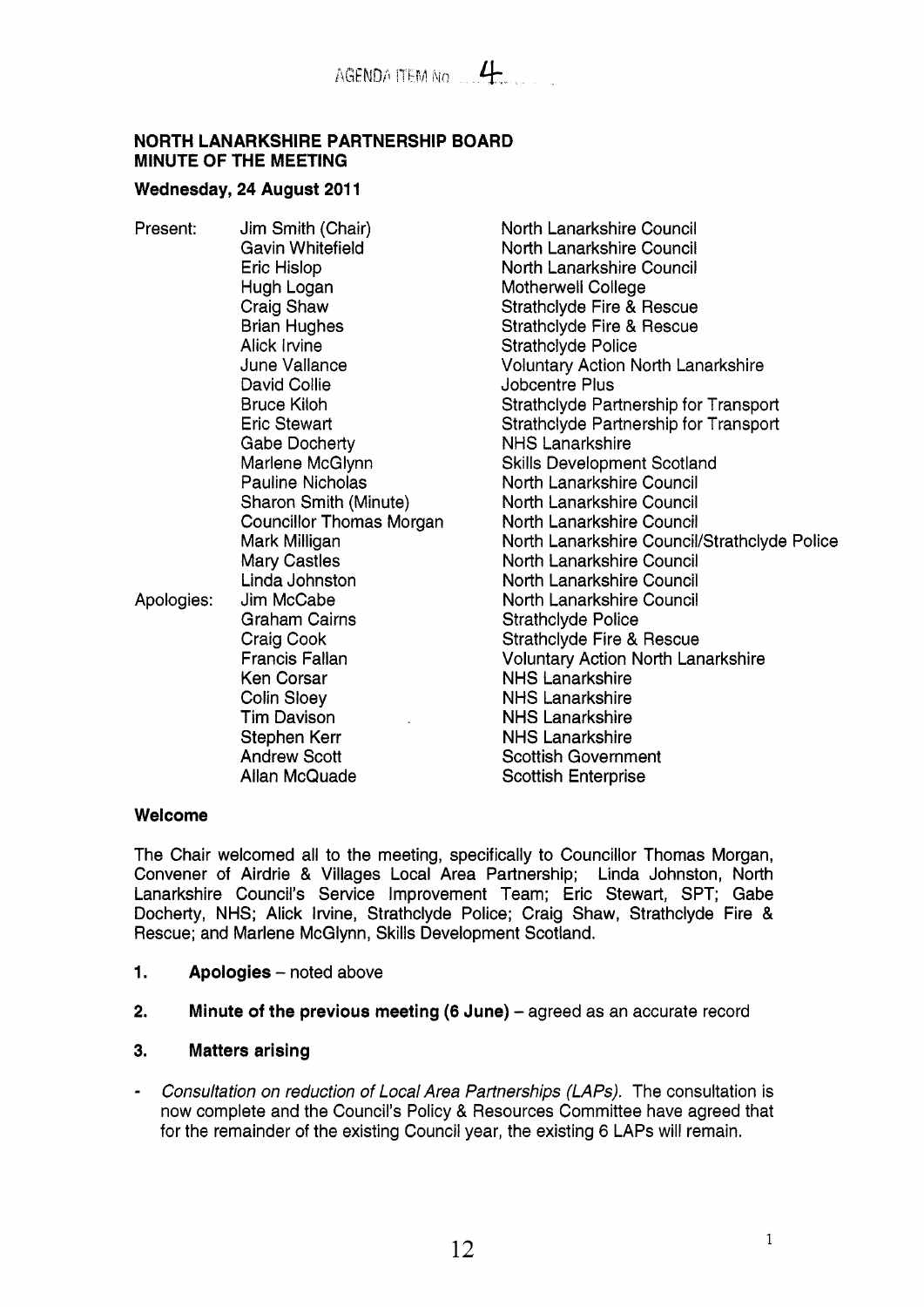Each of the four Local Regeneration Managers will continue responsibility for two areas (Airdrie/North, Bellshill/Wishaw and Motherwell/Coatbridge)

## **4. Audit Scotland Review of Community Health Partnerships**

Mary Castles, Executive Director of Housing and Social Work Services, updated the Board on the content of the Audit Scotland Review of Community Health Partnerships which was published in June 2011. NHS Boards were required to establish one or more Community Health Partnerships (CHPs) under the NHS Reform (Scotland) Act 2004. The aim of this was to promote close working between primary and secondary health care and between health and social care.

The audit was a Scotland-wide study but North Lanarkshire's Community Health Partnerships received some criticism. In particular, the report considers *"there is no link between outcomes and structures; governance and accountability should be clearer to promote partnership working and; there is variation among CHPs against a range* of *performance indicators".* Housing & Social Work Services intend to contest the negative comments. It was also noted however, that the audit provided some positive comments for North Lanarkshire CHPs.

The Appendix to the Board report highlights a self-evaluation checklist proposed by Audit Scotland and which reflects North Lanarkshire's current position. It should be noted that several issues within the checklist are *"in place and working well':* 

*The Board noted the content* of *the report.* 

## **5. Skills Development Scotland** - **Service Delivery Agreement**

Service Delivery Agreements (SDAs) were introduced in 2010 across community planning areas in order to clarify the contribution which Skills Development Scotland make in addressing local priorities and also providing a basis for monitoring progress. A workshop was recently held by Skills Development Scotland (SDS) involving community planning partners who have a specific interest in the 'skills' agenda. This workshop agreed priorities for joint working in 201 1/12 while setting clear objectives around partnership working.

In July 2011, the Chief Executives of SDS and North Lanarkshire Council completed the formal signing of the Skills Development Scotland Service Delivery Agreement (SDA) for North Lanarkshire. SDS and NLC have committed to increase joint working to tackle youth unemployment.

*The Board noted the content* of *the report and agreed that Skills Development Scotland will become a permanent Partner* of *the North Lanarkshire Partnership and will link with the SOA 201 1* - *14.* 

#### 6. **Strathclyde Partnership for Transport** / **Outcomes for North Lanarkshire 2011-2012** - report noted. Feedback from Partners will be welcomed.

Eric Stewart, Assistant Chief Executive, SPT, provided a detailed presentation entitled *"Delivering Shared Services in Transport".* SPT works closely with its constituent Councils, including the Glasgow and Clyde Valley Partnership Community Planning Partnership to take forward proposals to meet shared service objectives in relation to social transport.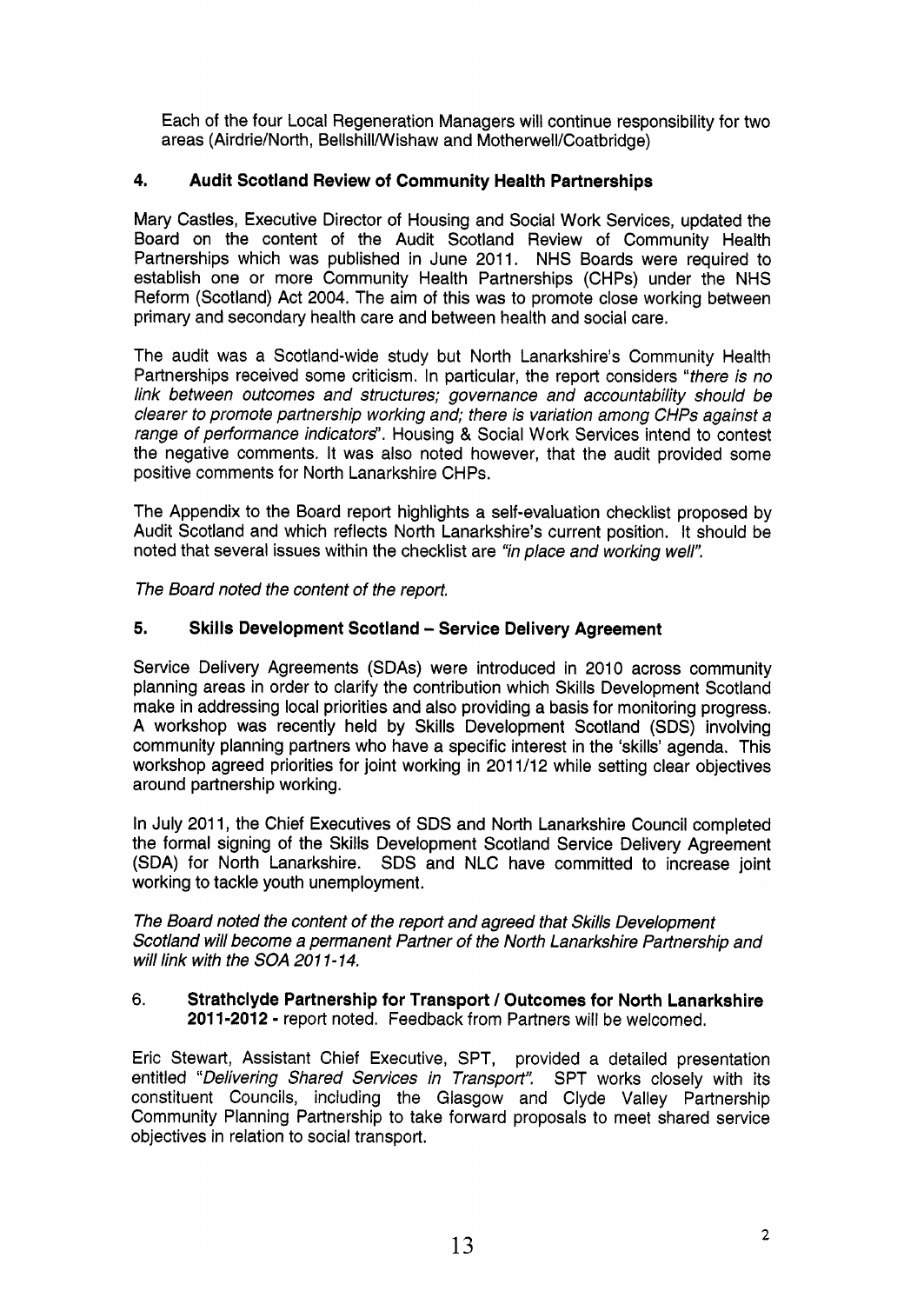Methods by which services are currently provided in the West of Scotland include  $-$ 90 "state of the art" vehicles, GPs vehicle tracking, and mobile data terminals. Eric summarised potential and actual savings which could be achieved by sharing services.

It was suggested that this presentation could be "localised" for all of the six Local Area Partnerships and Pauline Nicholas will speak direct with Bruce Kiloh to arrange.

*The Chair thanked Eric for this informative and detailed presentation.* 

## **7. Third Sector update**

*Community Transport Sub Group* - The Board was reminded that this Sub Group was established in January 2011, the remit of which is to develop a Community Transport Strategy and Action Plan for North Lanarkshire to support the development and delivery of outcomes identified in the Single Outcome Agreement and Community Plan. The Group, chaired by SPT, comprises membership from the Council, NHS, SPT, Voluntary Action North Lanarkshire (VANL), Jobcentre Plus and North Lanarkshire colleges and will report directly though the NLP Officers' Group and the Sustainable Transport Working Group. It is expected that a draft of the Community Transport Strategy will be available in the Autumn 2011.

In relation to a potential central call centre being set up to coordinate services, June was advised that the Council's (Motherwell) Contact Centre may be a starting point for advice.

*Voluntary Sector Locality Networks* - VANL delivers 6 networks on a bi-annual basis on behalf of the Voluntary Sector Partnership Group. These events provide an opportunity to share key information with volunteers, voluntary sector and community organisations and comprise a mix of sessions, workshops and presentations. Six events were delivered during February-March 2011 with others scheduled for August-September 2011. Full reports on the network events will be available in due course.

*The Board noted the content of the report* 

# **8. Local Community Planning**

Councillor Thomas Morgan, Convener of the Airdrie and Villages Local Area Partnership (LAP) was in attendance. He discussed the excellent partnership work and the many successes within the Airdrie area. Topics which have recently been discussed include - town centre improvements, the new health centre, NHS Lanarkshire progress reports, progress of the Local Development Programme and the Town Centre Regeneration Fund. Discussions continue around the redevelopment by Clyde Valley Housing of the Orr's department store.

The LAP also considers detailed Community Safety reports comprising information received from Police, Fire, Housing, Social Work and Environmental Services.

Support to the Community Forum is provided by the Community Engagement Officer to enable the Forums to contribute to the work of the LAP. Councillor Morgan praised the ongoing work of the LAPS across the six areas.

*The Board noted the content of the report*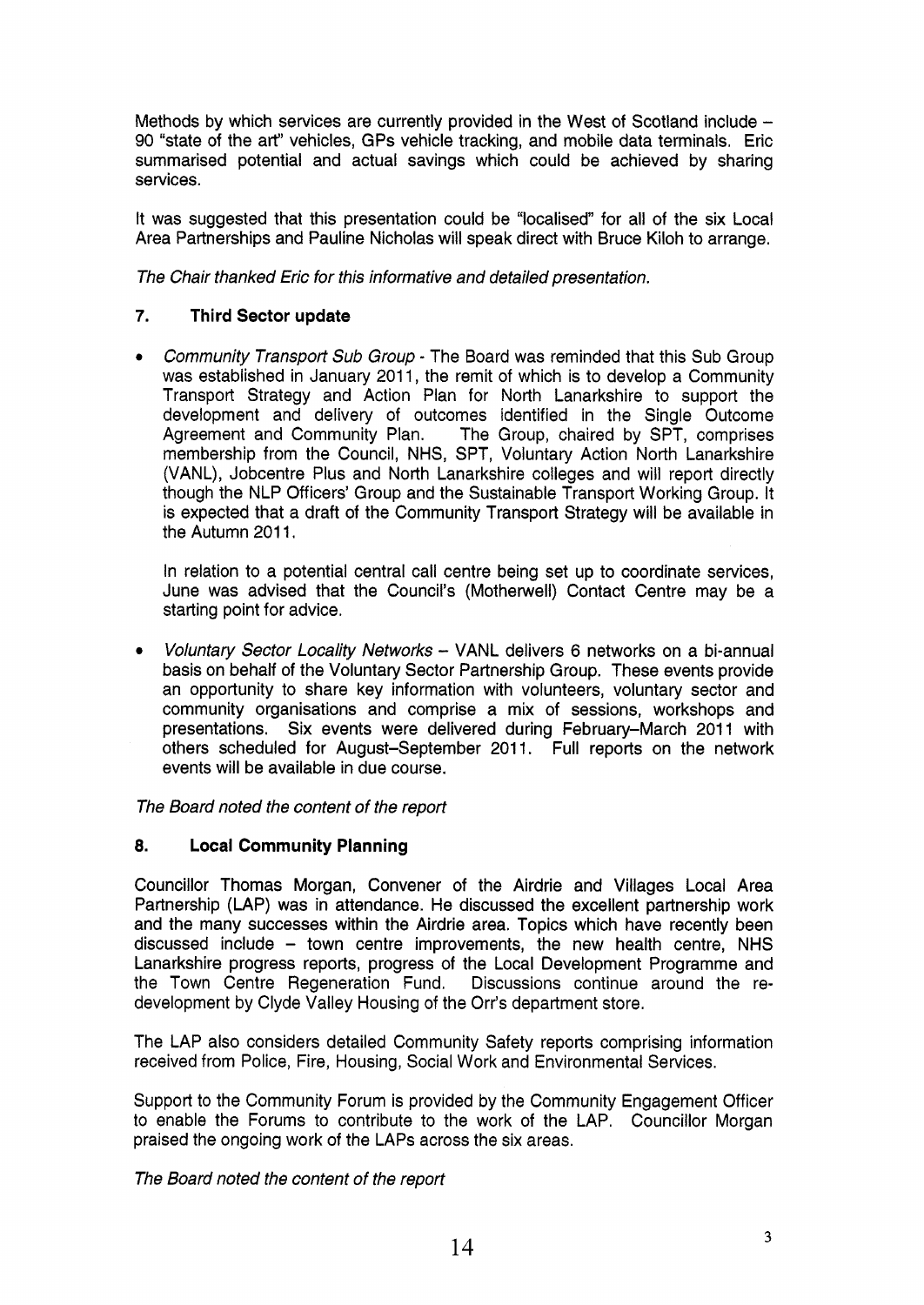# **9. Local Area Team Action Plans**

The report updates the Board on the process for the development of the Local Area Team (LAT) Action Plans for 201 **1/12** and progress to date. The plans will be linked to the Council's Performance Management Framework to ensure consistency with corporate and partnership management across the area. Information contained within the plans will be determined by the LAT with input from Community Forums. Consultations are currently ongoing with Community Forums which has allowed partners at a local level to consider priorities and approaches. It is expected that there will be **5/6** key actions within the Action Plans which will be submitted by partners and Council officers. The Action Plans will be "live" working documents which will allow updates when required. Action Plan templates are currently being devised by the Local Regeneration Managers and Community Engagement Officers. It is intended that these will be populated and available by November 2011 with reviews undertaken on a six monthly basis.

*The Board noted the content of the report and agreed to support the process for the development of the Local Area Team Action Plans* 

## **10. Risk Register**

As part of the Council's Performance Management Framework, services are required to identify and manage potential risks through the development of a Risk Register. Risks associated with partnership working need to be identified, prioritised and managed and an effective risk management process adopted. The NLP Officers' Group recently identified and described risks relating to the partnership to determine:

- the level of risk

- indentify current controls and assess the adequacy of these
- identify necessary further actions

The Council will continue to be the lead partner for risk management with commitment from all partners to engage in the process to reduce risks. The NLP Officers' Group will oversee the monitoring of the register on a quarterly basis and will provide an annual summary for the NLP Board.

Partners were asked to provide details of appropriate nominees from their organisation as the "Responsible Officer" highlighted in the Action Plan.

*The Board approved the draft Risk Register/Action Plan; agreed that the NLP Officers' Group would oversee the Risk Register and Action Plans; and agreed that they will highlight further risks at future Board meetings.* 

#### **11.** PSIF (Public Service Improvement Framework) - Community Planning **Partnership Self-Assessment**

At the Board meeting in June 2011, an initial discussion took place which detailed the opportunity for the Partnership to undertake a self evaluation exercise. The Council's Improvement Service, in partnership with the Scottish Government, is delivering a project to support capacity building in community planning partnerships through a self assessment framework using a Partnership survey and the PSlF (Public Service Improvement Framework). Partners previously agreed to become involved in the self assessment model which includes the following criterion -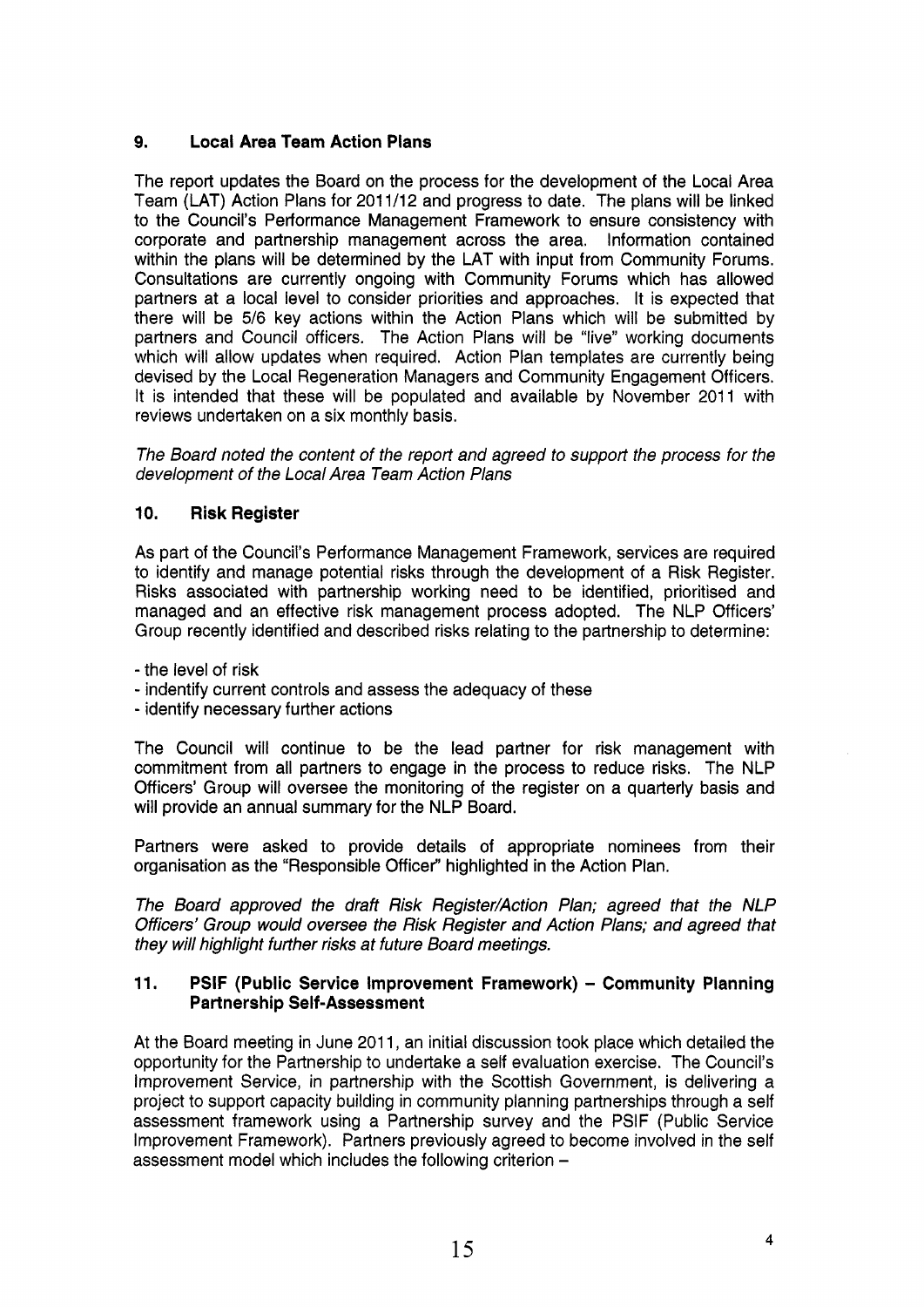Leadership, Service Planning, People Resources, Partners and Other Resources, Service Process, and Results. During the process, Partners will consider how they perform against each criteria. This will ultimately result in an improvement plan being provided to the Partnership.

Partners have been asked to provide details of appropriate staff that will be part of the Assessment Team. Details should be forwarded the Council's Service Improvement Team mcloughlinka@northlan.gov.uk by Friday, 9 September.

The timeframe for the process is  $-$ 

- Awareness session for the Assessment Team (1 hour) early October
- Assessment Team to complete 30 questions  $-$  (1 hour)  $-$  end October
- *<sup>0</sup>*Evidence review by Improvement Service within 3 weeks for completed returns
- Assessment Team to reach consensus on information received 3 hours

*The Board noted the content of the report and agreed to participate in the selfassessment exercise.* 

#### **12. Financial Outlook**

In September, the Government will announce the national financial settlement for 2012/13, 2013/14 and 2014/15 with all Councils being notified of their individual allocation in December.

#### **13. Ravenscraig update**

- *<sup>0</sup>TlF (Tax lncremental Financing)*  the Council's Policy & Resources Committee agreed in December 2010 to the submission of a £73m Business Case to the Scottish Government for a Pilot TIF scheme. This was subsequently (provisionally) approved by the Cabinet Secretary (Finance and Sustainable Growth) for the TIF project to proceed based on a number of actions and responsibilities to be addressed by the Council. A formal response will now be forwarded to the Scottish Government.
- *<sup>0</sup>Planning briefs*  being finalised to deliver the new town centre
- Lanarkshire International Children's Games 2011 Positive comments received from users of the Regional Sports Facility

### **14. Economic Activity update**

*Job Seeker Allowance (JSA) levels* - Between February and May 2011, saw a fall of 568 JSA claimants although June has shown an increase in almost 300 claimants. This increase may be attributable, in part, to those leaving school or finishing college who have yet to take up employment. While overall benefit levels have been falling, JSA levels remain high.

*Employment levels in North Lanarkshire* – North Lanarkshire's employment rate stands at 68% which has recently fallen behind the Scottish employment rate of 71%

*Vacancies advertised at Jobcentre Plus* - The number of monthly vacancies advertised at Jobcentre Plus across North Lanarkshire has steadily increased since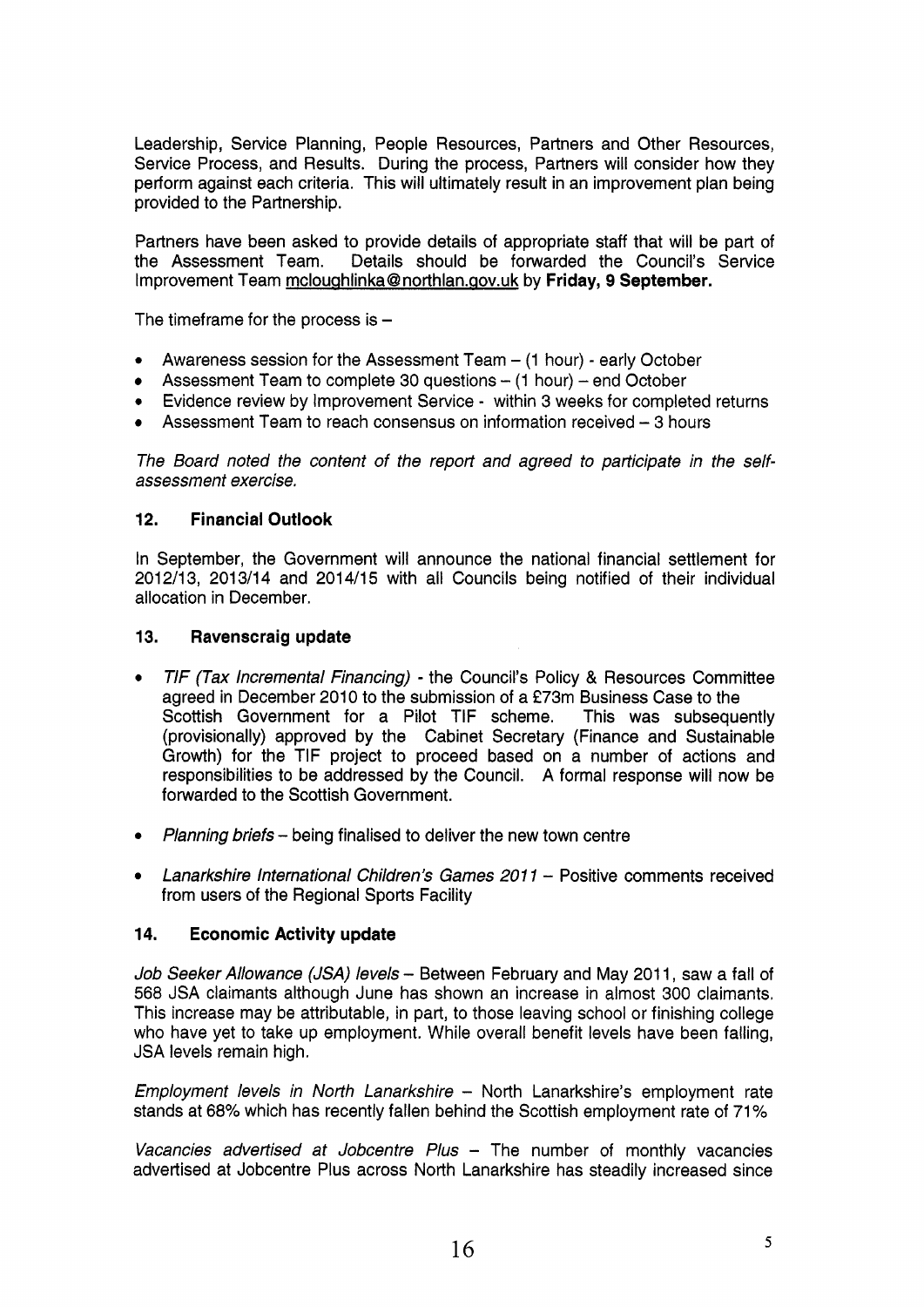the start of the year (from just under 1,000 at January 2011 to just under 1,500 in June 201 1)

An enquiry was made relating to Chart **4** *(Employment rate in North Lanarkshire and Scotland 2004-2010)* i.e. are the chart figures shown "seasonally adjusted. Eric Hislop will investigate and report back.

*The Board noted the content* of *the report and agreed that Skills Development Scotland would become a permanent partner at the NLP Board meetings.* 

## **15. Budget Statement (July 201 1)**

Current unallocated resources of €1 7,008, which includes planned expenditure of €3,009 (€2,200 towards **a** consultation with young people and €809 towards a diversionary youth work session).

*The Board noted the content of the budget statement and approved the above expenditure* 

### **16. Persistent Offenders Programme**

Alick Irvine, Strathclyde Police, advised that a short-term working group has been established to tackle issues relating to a number of individuals/families whose 'chaotic' lifestyle impacts a great deal on resources within the police, health agencies and other public organisations. The working group comprises membership of Alcohol Drugs Partnerships (ADP) who will develop proposals for identifying and managing individuals and families.

An Information and Sharing Mapping Group will initially be established, chaired by Strathclyde Police, to gather information held by each partner and to identify trends which indicate where the work for each partner lies. It is intended that an initial sample of 40 families will be developed to allow partners to discuss joint action to address the identified problems of each.

### *The Board noted the content of the report*

### **17. AOCB**

The Chair thanked all Partners for their contribution to the Lanarkshire International Children's Games (3-8 August)

#### **DATE OF NEXT MEETING - Wednesday, 5 October 2011 (9.30am) Civic Suite, Civic Centre, Motherwell**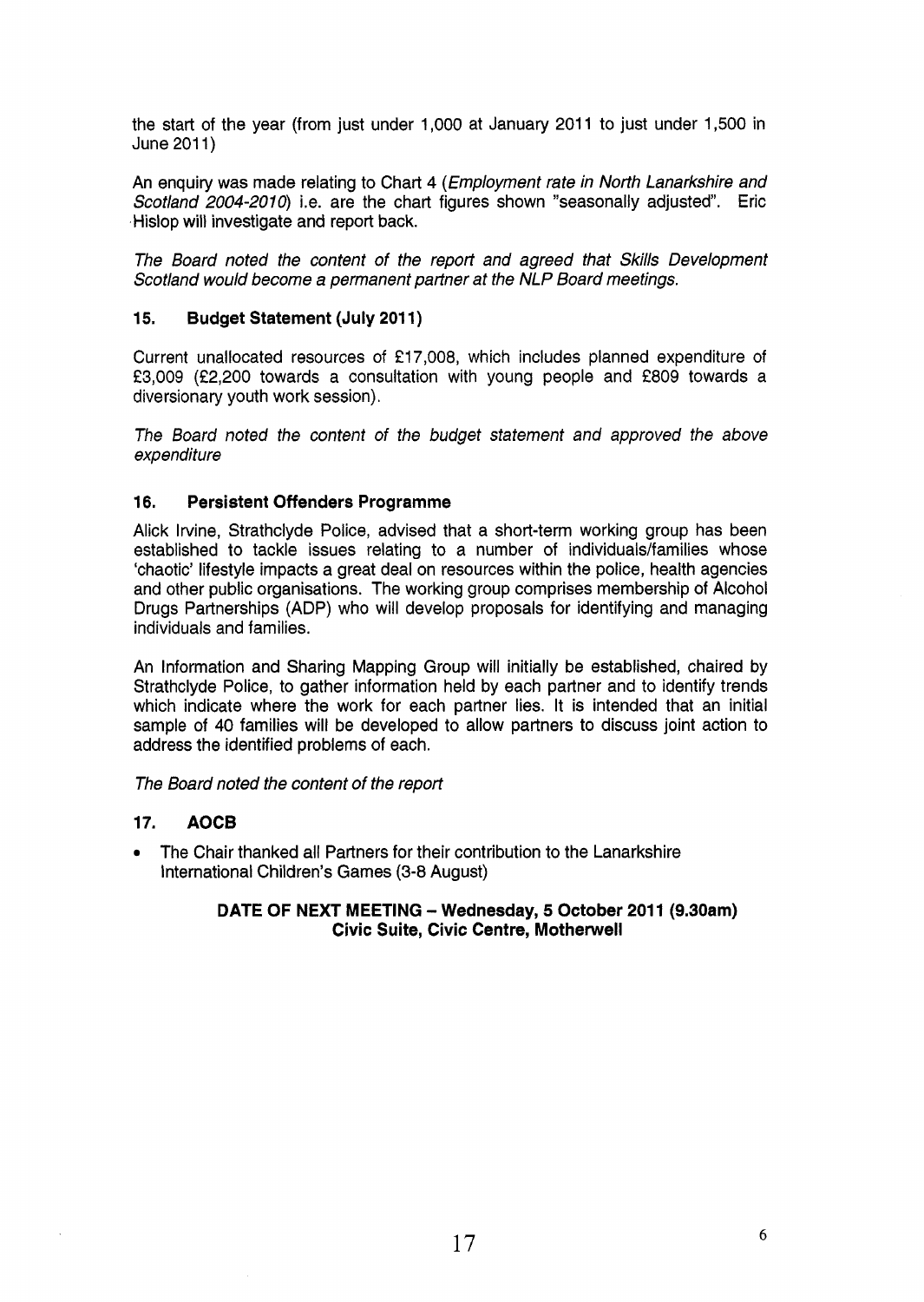## **NORTH LANARKSHIRE PARTNERSHIP BOARD MINUTE OF THE MEETING**

### Wednesday, 5 October 2011

Present: James McCabe (Chair) Jim Smith Gavin Whitefield Eric Hislop Hugh Logan Graham Cairns Craig Cook June Vallance Francis Fallan David Collie Ken Corsar Colin Sloey Allan McQuade Marlene McGlynn Stephen Kerr Gabe Docherty Sharon Smith (Minute) Councillor Jim Brooks Mark Milligan Kevin O'Neill Stephen Fraser Orielle Taylor Tim Davison Brian Hughes Bruce Kiloh Apologies: Pauline Nicholas

North Lanarkshire Council North Lanarkshire Council North Lanarkshire Council North Lanarkshire Council Motherwell College Strathclyde Police Strathclyde Fire & Rescue Voluntary Action North Lanarkshire Voluntary Action North Lanarkshire Jobcentre Plus NHS Lanarkshire NHS Lanarkshire Scottish Enterprise Skills Development Scotland NHS Lanarkshire NHS Lanarkshire North Lanarkshire Council North Lanarkshire Council North Lanarkshire Council/Strathclyde Police NHS Lanarkshire North Lanarkshire Council Youth Link Scotland North Lanarkshire Council NHS Lanarkshire Strathclyde Fire & Rescue/NLC Strathclyde Partnership for Transport

### **Welcome**

The Chair welcomed all to the meeting, particularly to Councillor Jim Brooks, Convener of Coatbridge Local Area Partnership; Orielle Taylor, Youth Link Scotland; Stephen Fraser, Information and Research (NLC); and Kevin O'Neill NHS Lanarkshire;

- **1.** Apologies noted above
- **2.** Minute of the previous meeting (24 August) agreed as an accurate record
- **3. Matters arising from previous meeting**  none
- **4. Presentation No Knives, Better Lives**

Orielle Taylor, Coordinator,Youth Link Scotland, delivered a presentation entitled "No Knives, Better Lives (NKBL). NKBL is a youth engagement initiative aimed at delivering facts on knife crime, educating young people about the consequences of their actions and encouraging them to think of the positive aspects of saying "no" to using knives. It incorporates youth diversionary activity, community engagement, social marketing, partnerships and a schools' programme.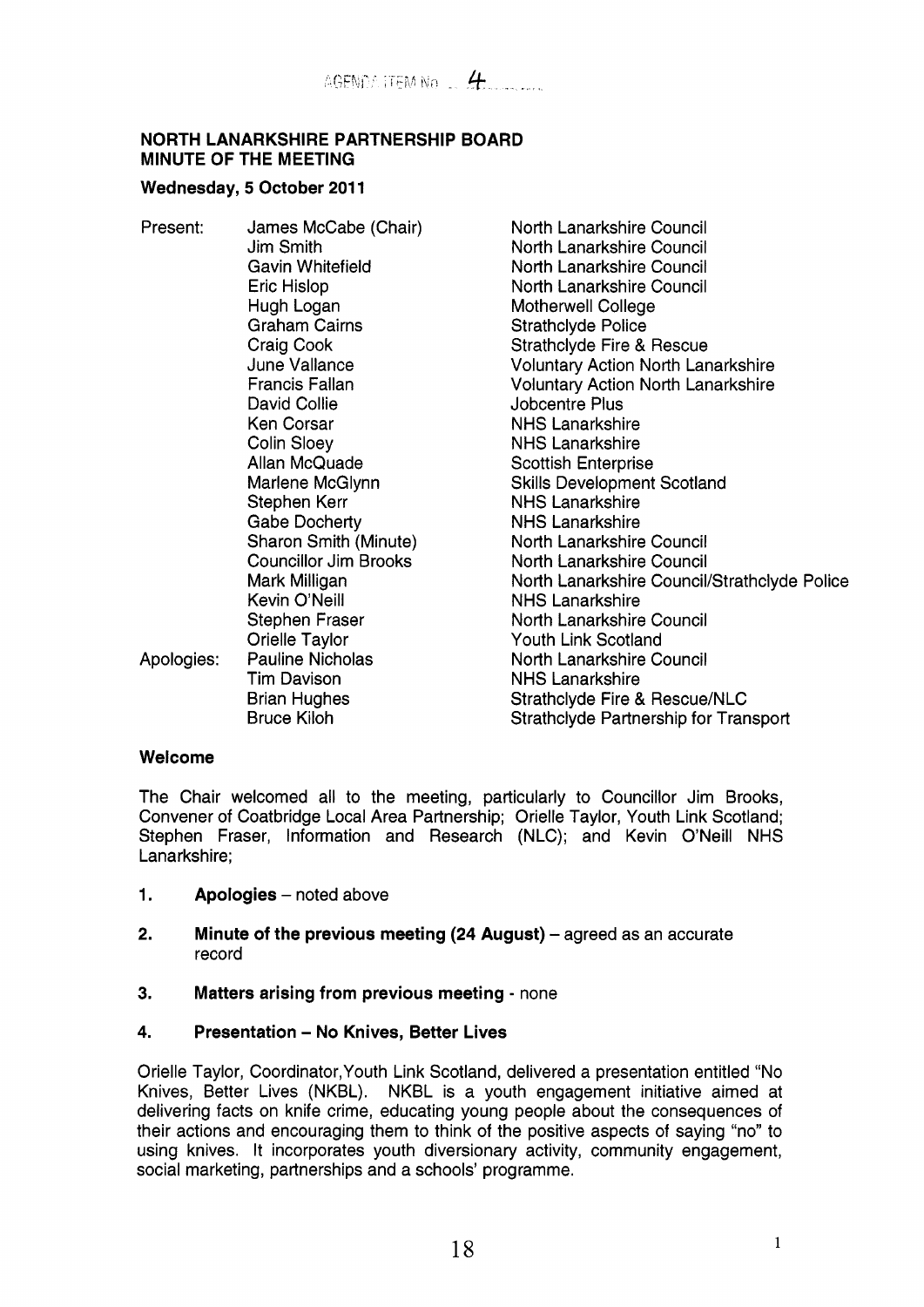No Knives, Better Lives is a nationally directed, but locally delivered initiative. It is imperative that local areas are fully committed and take ownership of their own campaign through the creation of local steering groups made up of all the necessary partners.

NKBL does intensive work in *5* Local Authorities in Scotland - Renfrewshire, Inverclyde, West Dumbarton, Clackmannanshire and North Edinburgh. Four new Local Authority areas have been identified as priority areas for the next phase of intensive work - North Lanarkshire is one of these areas.

Further information and details on the "No Knives, Better Lives" initiative can be accessed at [www.noknivesbetterlives.com](http://www.noknivesbetterlives.com) or by contacting Orielle Taylor at otavlor @vouthlinkscotland.orq

# **5. Local Community Planning**

Councillor Jim Brooks, Convener of Coatbridge Local Area Partnership (LAP) highlighted some of the partnership work and successes within the Coatbridge area, particularly the new **f35,000** Parkour facility which has created a safer environment for local young people and resulted in reduction in anti-social behaviour in the surrounding area. The development of this site was funded via the Local Development Programme. This fund has also contributed towards improvements to the Monkland Canal and the Blairbridge Gateway feature.

The LAP also considers detailed community safety reports comprising information received from the Police, Fire, Housing, Social Work and Environmental Services.

Support to the Community Forum is provided by the Community Engagement Officer to enable the Forum to contribute to the work of the LAP.

*The Board noted the content of the report* 

# **6.** North Lanarkshire Citizens' Panel - Health and Wellbeing 2011

The Citizens' Panel consultation is undertaken on behalf of the North Lanarkshire Partnership and this seventh consultation focused on mental health and wellbeing. **1,632** Panel members took part, representing 68% overall response. Significant input to this consultation was received from NHS health practitioners and Social Work Services. Full details of the Health and Wellbeing Outcomes Framework can be accessed at www.northlanrkshire.gov.uk/indes.aspx?articleid=1165

*The Board noted the content of the report* 

# **7. Economic update**

*Jobseekers Allowance* - August figures rose to their highest level since **1996,** an increase of almost **1,000** in the last three months.

*Jobcentre Plus vacancies* - There has been an increase in the number of vacancies advertised at Jobcentre Plus North Lanarkshire offices.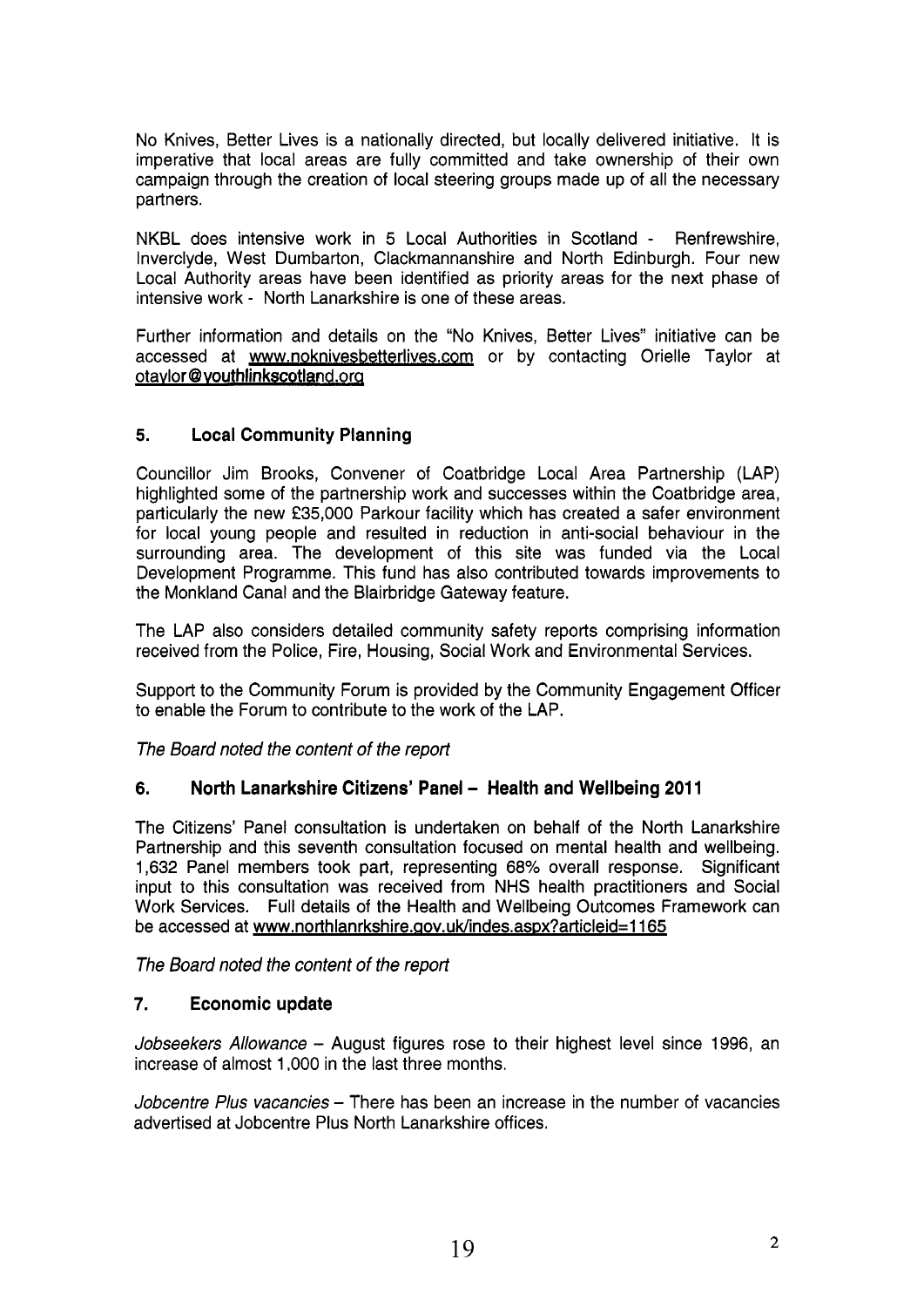*Youth unemployment* - This continues to increase, both locally and across Scotland, and at over 46,000, is at its highest level since 1997. In North Lanarkshire, 4,050 young people (18-24 years) are claiming Jobseekers Allowance.

Post meeting note - page 5, para 1 of the report "Infrastructure development " - it should be noted that the figure shown in the report (£2.5million) should read £2.5 **billion** 

The Board noted the content of the report and agreed that the next meeting will *consider the Economic Recovery Plan (including Enterprise Zones and North Lanarkshire* 's *position).* 

## **8. Ravenscraig update**

- Work continues to provide the Scottish Government with information regarding the Tax Incremental Finance (TIF) approval
- Ravenscraig Limited is currently finalising Area Development Briefs for Phase 2

# **9. Financial Outlook**

The Government has announced the national financial settlement for the public sector wide. Individual local authorities will be notified of their respective financial settlement in December 2011.

- NHS Lanarkshire will receive their settlement from Westminster
- Skills Development Scotland their budget allocation is what was expected
- Scottish Enterprise their budget will be in line with what was anticipated

*The Board agreed that Hugh Logan will provide, on behalf of the Partnership, a response to the Government on the financial settlement announcement* 

### **10. Third Sector update**

*VOSCARS Awards ceremony – this event takes place on 3 November 2011 as part* of the European Year of Volunteering and will recognise the efforts of local volunteers in supporting the voluntary sector. The ceremony has received sponsorship from a number of local companies and Partners.

*Voluntary Sector Locality Networks - June highlighted the 6 network events taking* place during September - October. Agendas for the events can be accessed at www.voluntaryactionnorthlanarkshire.org.uk/EventsLocality.html.

*Voluntary Sector representation to the NLP Board - Francis Fallan is currently the* elected Voluntary Sector representative at the NLP Board. A nomination process for re-election is about to commence and the result of the successful candidate to participate at the NLP Board meetings will be announced at the North Lanarkshire Voluntary Sector annual conference in March 2012

*The Board noted the content of the report and agreed to part-fund the VOSCARS Awards ceremony.* Post meeting note - Each sponsor is valued at £500 and the NLP will sponsor one category.